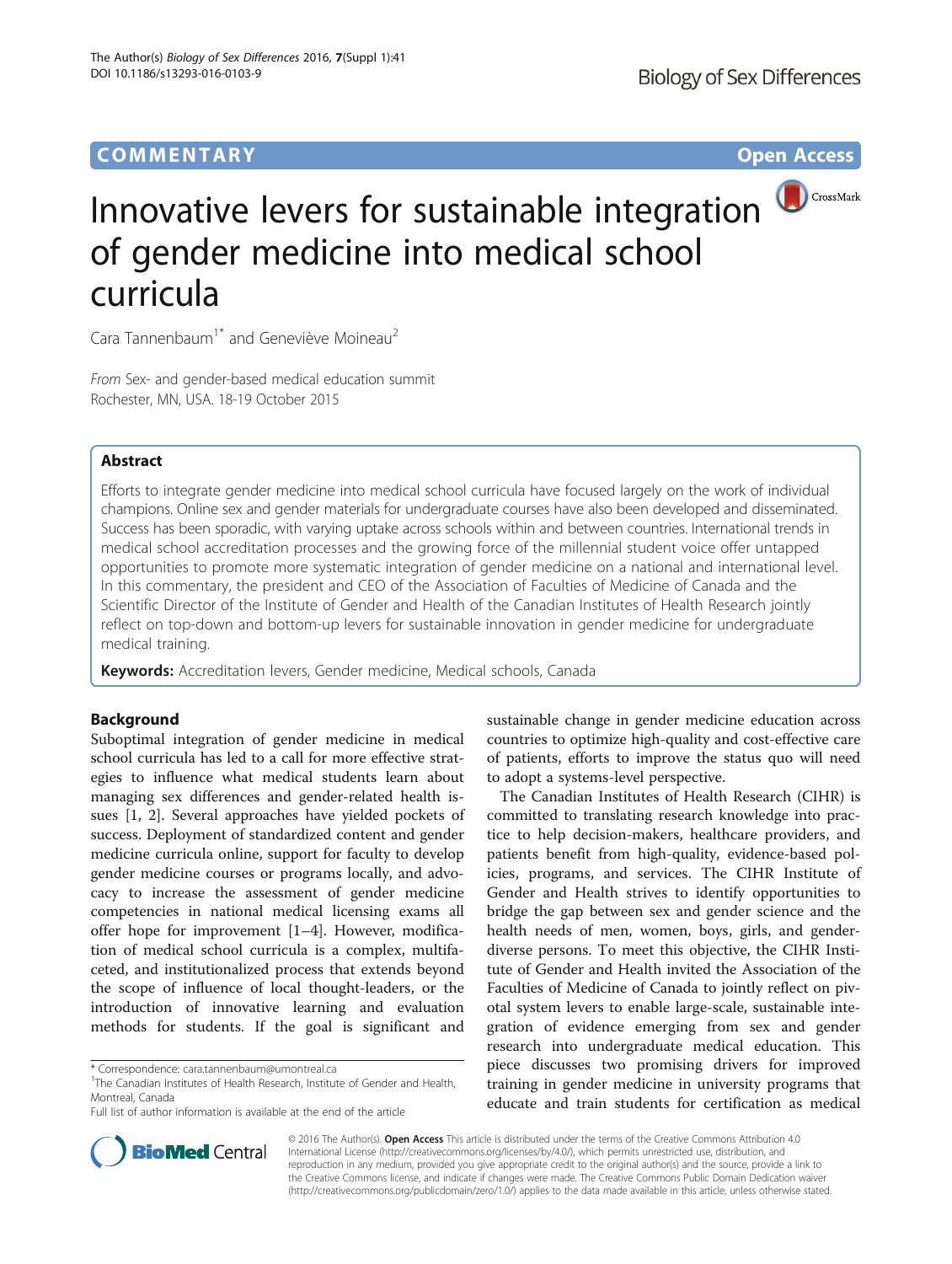doctors and practitioners: trends in medical school accreditation and the student voice as an emerging catalyst for change.

## A systems level perspective: top-down accreditation pressure

Medical school accreditation provides a powerful incentive for revamping the content of the undergraduate curriculum. Accreditation is widely recognized as an important process by which designated authorities review and evaluate a medical school program using a specified set of standards to ensure that the minimum requirements are met to ensure and improve the quality and purpose of the program [[5\]](#page-2-0). Each medical school goes through periodic review. National accreditation standards address quality in several categories, including curricular content. In Canada, for example, the Committee on the Accreditation of Canadian Medical Schools works with the Liaison Committee on Medical Education in the USA to ensure that Canadian medical faculty programs meet quality standards. A school can be placed on probation, which requires making changes to maintain accreditation. McGill medical school was put on probation in 2015, with 24 out of a total of 132 criteria found to be lacking [\[6](#page-2-0)]. Poor quality of instruction in women's health was one factor, with students reporting they were receiving inadequate training in women's health and family and domestic violence. Within 6 months, McGill responded with an action plan to address this and the other issues raised [\[7\]](#page-2-0). Being put on probation is rare; however, the threat of probation provides compelling motivation for medical schools to proactively ensure that their education program meets requirements.

An important strategy to drive better integration of gender medicine into medical school curricula involves approaching the committees that establish national medical school accreditation criteria. In Canada, presenting to the Committee at their Public Consultation held in conjunction with the Canadian Conference on Medical Education each spring would be a good place to start. The timing to implement this strategy is opportune. There is a global trend for medical schools to rethink their models and methods. The Association of Faculties of Medicine of Canada led the Health Canada funded Future of Medical Education in Canada MD project supported by all 17 medical schools [[8\]](#page-2-0). In Europe, the move towards an international alignment of educational standards has potential to accelerate harmonization of gender medicine more rapidly than through individual local efforts [\[5](#page-2-0)]. Top-down pressure to conform would drive undergraduate deans and curriculum committees to impose development in gender medicine curriculum in order to meet evolving standards.

## Empowered students as catalysts of change: the bottom-up approach

The Millenial generation, born between 1982 and 2000, represents a new cadre of medical students who hold distinct perspectives about the world and are more engaged and vocal about social justice and gender equity than their generation X predecessors [[9\]](#page-2-0). Both clinician educators and accreditation bodies recognize that students are best positioned to gauge the extent to which medical schools are meeting learners' pedagogical needs and desired competencies [[6, 10](#page-2-0)]. As students demand to learn more about gender issues, and speak up to the media about their concerns [[11](#page-2-0)], medical schools will be encouraged to respond.

In Canada, at the end of their training, medical students complete the Association of Faculties of Medicine of Canada Graduation Questionnaire, which queries students' perceptions on areas that were adequately or inadequately addressed during their time at the institution. This Graduation Questionnaire is used by accreditation bodies as an important source of information during each medical school site visit and assessment. In the 5 years preceding the 2015 accreditation at McGill, students reported inadequate instruction in women's health (range 23.9–24.5 %) and family and domestic violence (range 51.5–59.1 %). When accreditors found no discussion on these particular topics at the new McGill curriculum executive level, the warning bell was sounded. As management requires measurement, inserting more detailed questions about instruction in sex differences and gender medicine competencies on the Graduation Questionnaire will improve the data platform that drives curriculum enhancement. An opportunity for students to present to the committee that formulates questions for the Graduation Questionnaire could be a channel for students to register their discontent about inadequacies in gender medicine. A combination of faculty champions and student advocates may be needed so that students are aware that they can actually approach the national committees with these requests. If medical students could be empowered to advocate in this manner, it would amplify the power of their collective voices beyond the local context.

### Conclusion

New top-down and bottom-up opportunities exist to integrate gender medicine into medical school curricula. Accreditation is a powerful lever which brings about sustainable change. Empowered students will have significant influence in shaping the gender medicine imperative in coming years. Using these approaches to strategically facilitate gender medicine integration is crucial to building a sex- and gender-specific evidence base into medical practice.